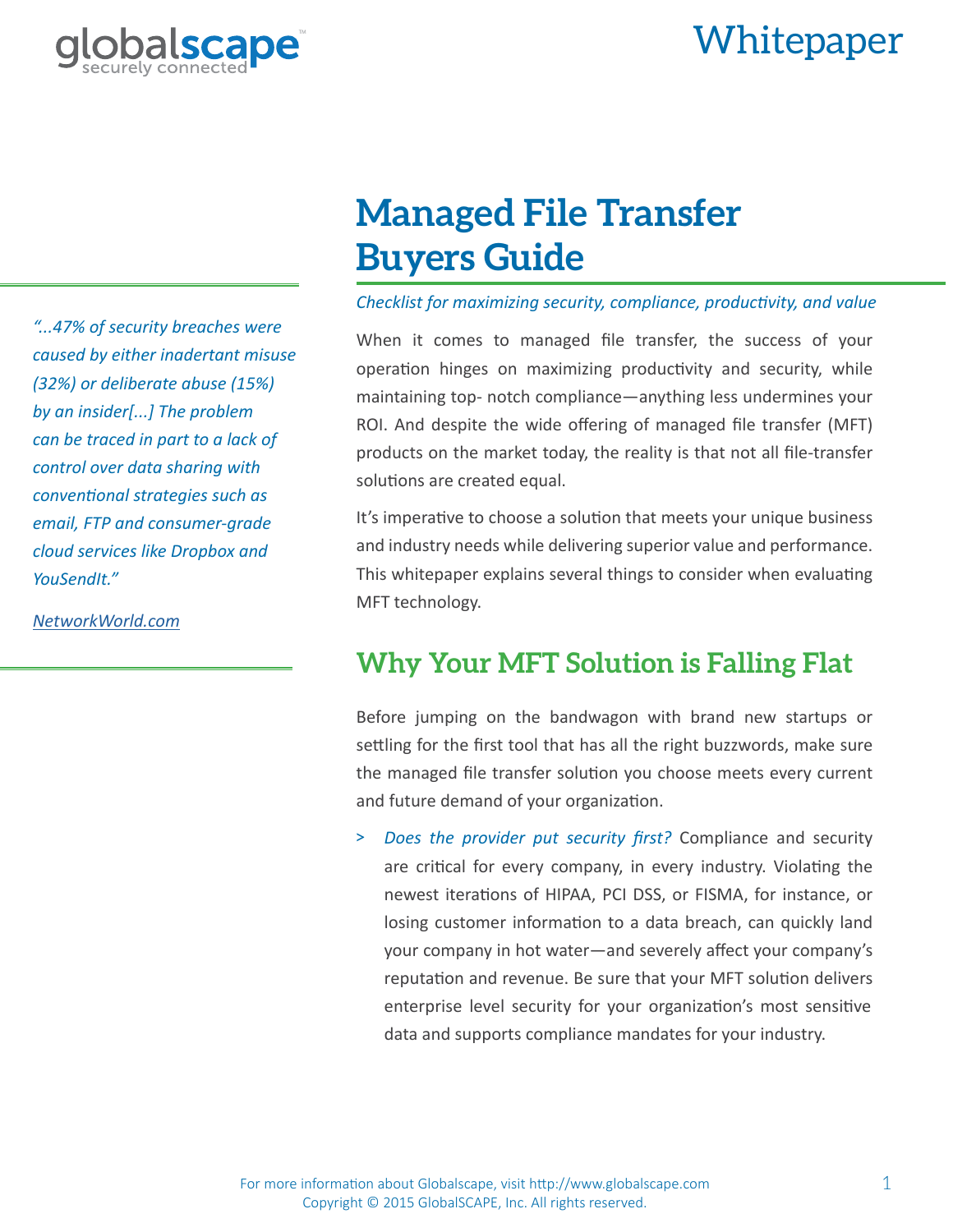

# Whitepaper

#### **Enterprise-Level Security**

Most importantly, the next time you look to a "box" solution, don't forget that they were built with the consumer in mind—not enterprise security.

> *How available is the system?* If your MFT solution goes down, that could mean your customer doesn't get the timely data that you promised, or corporate can't process the day's financial transactions. In today's always-connected environment, customers, partners, and colleagues expect instant access to information. Failures like this can negatively affect customer experience and hurt productivity.

While system downtime is an unfortunate reality for every organization, businesses need to do everything possible to maximize uptime—especially when it comes to the sharing of critical data and information. A [recent Globalscape survey](http://www.globalscape.com/whitepapers/devastating-downtime.aspx) discovered that downtime typically costs between \$250k and \$500k per hour—a cost that no business can regularly sustain. At its core, an MFT solution should make company files available at all times. When evaluating MFT options, depend on vendors that maximize uptime through highavailability architectures and active-active clustering.

### **Bottom-Line Considerations**

> *Will it increase your ROI?* Determining the right price-point can be difficult: too high and your ROI is at risk, too low and—well, you get what you pay for. Regardless of the technology that's being introduced to your organization, the solution should be fast, easy to use, and reduce costs in the process. Select a product that offers a wide price range, with multiple levels of functionality, so you pay for only the features that are important to your organization.

For organizations that send large amounts of data, manually setting up file transfers is both resourceintensive and error prone. The top solutions automate the entire process, including two-way transfers. When evaluating an MFT vendor, you should look for solutions that can reduce file transfer setup time by 80 percent.

> *Will it grow with you?* Growing pains are common for businesses, but that doesn't mean IT can afford to switch products every time the company sees growth. Rip and replace solutions quickly add up in cost and require deployment dedication that takes significant resources away from more strategic initiatives. An MFT solution should scale and enable growth through seamless integration with business partners, and be fully customizable to your unique business preferences and organizational challenges.